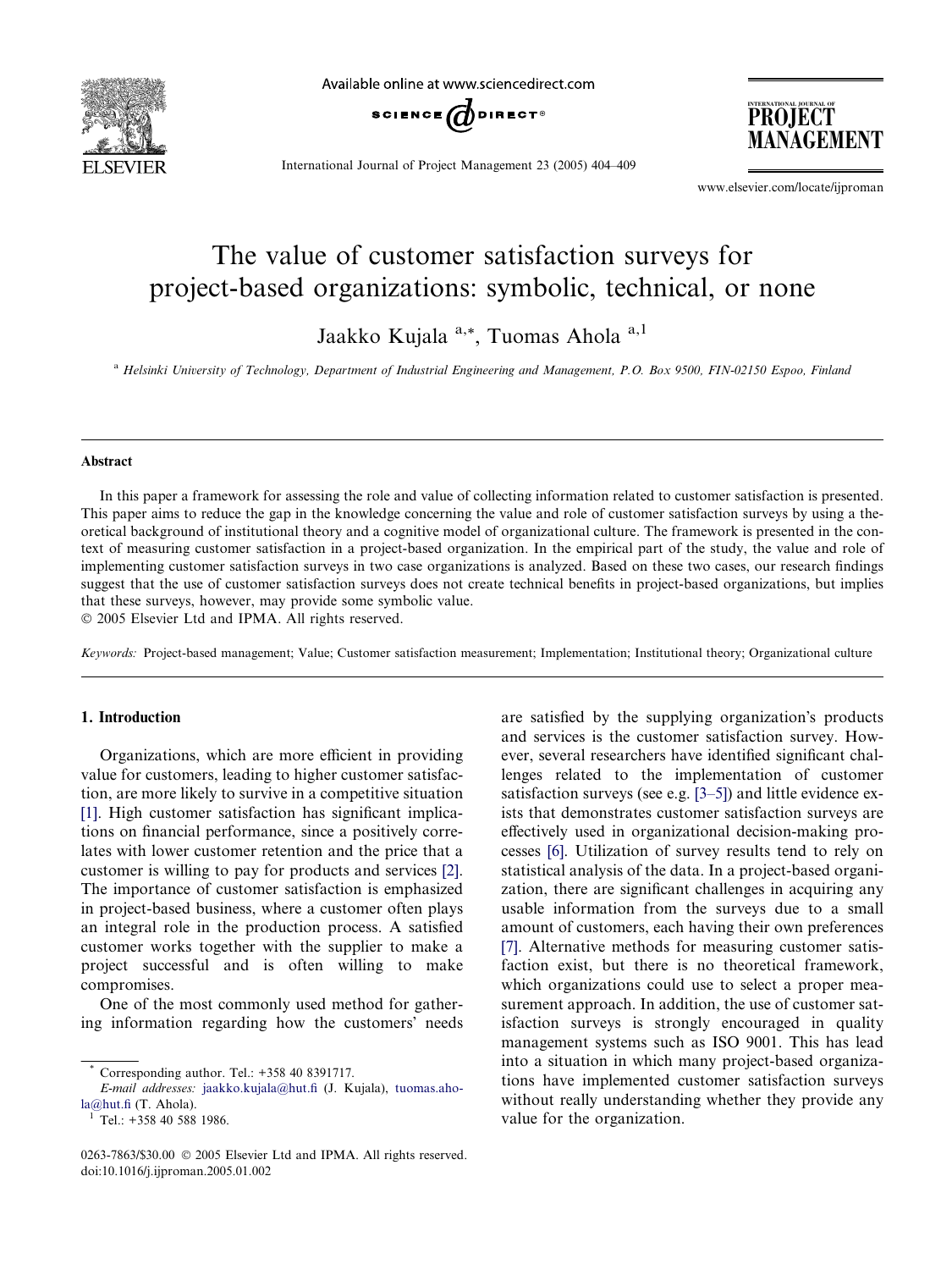The purpose of this paper is to create a framework, which can be used to assess the value provided by conducting customer satisfaction surveys for a projectbased organization. This paper contributes to existing knowledge by discussing the symbolic value that customer satisfaction surveys may provide for an organization. In the empirical part of this paper, the value gained by two project-based organizations that have implemented customer satisfaction surveys, is analyzed.

## 1.1. Role and value of customer satisfaction measurement system

This research aims to contribute to existing knowledge by drawing mainly from two theoretical perspectives: institutional theory [\[8,9\]](#page--1-0) and organizational culture [\[10\]](#page--1-0). These theoretical perspectives are combined to provide a theoretical framework, which is then used to analyze the role and impact of implementing customer satisfaction surveys in the context of two project-based organizations. We argue that these two theories, which have been largely neglected in earlier project research, can provide a novel perspective in analyzing the value of implementing customer satisfaction surveys in project-based organizations.

### 2. Construct development

It can be argued that the core objective for any group or organization is survival [\[10,11\]](#page--1-0). Ultimately the value of any management approach can be assessed as to whether it contributes to organizational survival. It can be primarily achieved by cost effectively providing customers with products and services that meet their needs and expectations. Management approaches that enable an organization to perform this task provide technical value. However, Mayer and Rowan [\[12\]](#page--1-0) claimed that organizations may also increase their survival prospects by following the prevailing institutionalized practices of doing business. By following those practices they increase their legitimacy, thus providing symbolic value, which is independent of the efficiency of the acquired practices. Organizations, which fail to demonstrate their legitimacy by adopting commonly institutionalized practices, may not receive the necessary resources or are forced to demonstrate legitimacy by other more costly means [\[9\]](#page--1-0).

Schein [\[10\]](#page--1-0) complements the discussion about the value of management approaches by introducing two major sets of problems that all organizations must deal with in order to survive: adaptation within their environment and internal integration that permits the daily functioning of the organization. The role of any management approach can be determined by analyzing which one of these two issues it contributes to. The the-

| Role and value gained | Technical | Institutionalize customer<br>orientation as shared<br>value, enable organization<br>to focus on providing<br>value for its customers                                                | Scanning environment to<br>receive information about<br>customer requirements<br>and expectations, and<br>how well organization is<br>able to meet them             |
|-----------------------|-----------|-------------------------------------------------------------------------------------------------------------------------------------------------------------------------------------|---------------------------------------------------------------------------------------------------------------------------------------------------------------------|
|                       | Symbolic  | Demonstrate management<br>commitment to shared value<br>of satisfying customer needs<br>Legitimate managerial<br>actions, which are claimed to<br>be based on survey<br>information | Meeting external pressures to<br>demonstrate organization<br>commitment for providing<br>value for customer<br>Preferred practice in ISO<br>9001:2000 certification |
|                       |           | Internal integration                                                                                                                                                                | External adaptation                                                                                                                                                 |
|                       |           | Processes to ensure organizational survival                                                                                                                                         |                                                                                                                                                                     |

Fig. 1. The role and value of a customer satisfaction measurement system (modified from [\[7\]\)](#page--1-0).

oretical construct presented in Fig. 1 combines the value creation discussed in institutional theory with the processes of external adaptation and internal integration. The customer satisfaction survey is used as an example to illustrate the conceptual framework.

The role of a customer satisfaction measurement system to support internal integration relates to whether it provides symbolic value for management to lead the organization and legitimate its actions. Management has to follow internally accepted practices even if it does not always provide any direct technical value. Managerial actions that can be justified based on survey results are easier to accept in an organization having the shared value of customer-orientation. The role of customer satisfaction surveys in the technical-internal integration quadrant relates to whether it encourages an organization to focus on satisfying customer needs and expectations. In this role it is used to focus the efforts of the organization to meet customer expectations and requirements and to provide a common framework for organization members to discuss the issues that lead to high customer satisfaction. The value gained is technical in nature, as a survey in this role is used to increase the efficiency and effectiveness of the core technical task of an organization (see [Figs. 2 and 3\)](#page--1-0). The cost of the customers<br>  $\frac{1}{2}$  and the format and presumptation is<br>  $\frac{1}{2}$  and  $\frac{1}{2}$  cost and  $\frac{1}{2}$  continuum to shard value demonstrate organization<br>  $\frac{1}{2}$  costs of a straiglying usatomer needs<br>  $\frac{$ 

Related to the external adaptation, symbolic benefits can be achieved by complying with external pressures in order to demonstrate commitment for providing customer value. From a purely symbolic perspective, it is also a rather simple approach to meet the requirement of quality systems to measure customer satisfaction, thus saving money that that might have been spent on